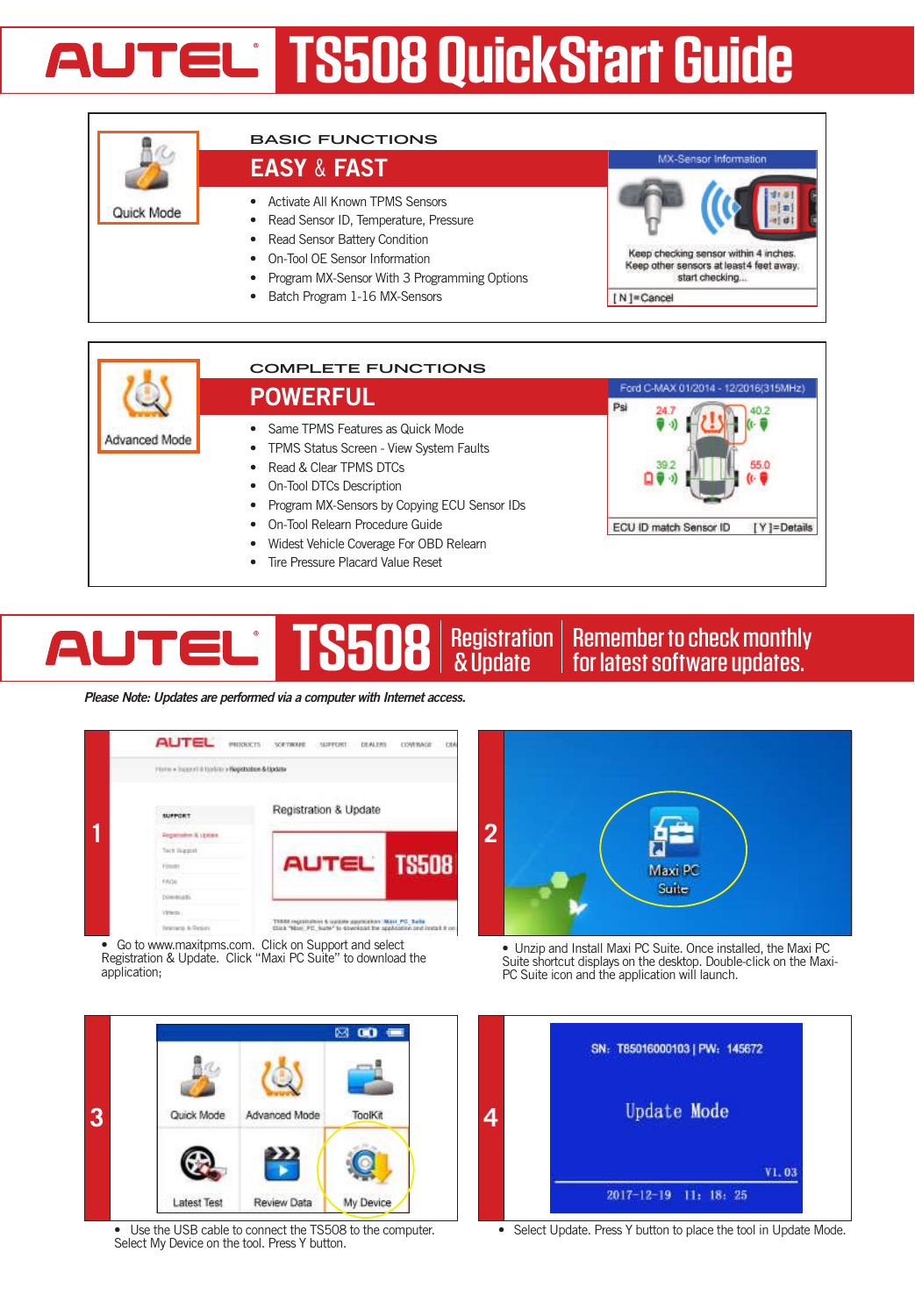# AUTOMOTIVE INTELLIGENCE Registration TS508 | Registration | Remember to check monthly<br>for latest software updates.



• The application will scan the tool serial number. A message will display if the tool is not registered. Fill in your email address as the Autel Account to register the tool. If the tool is already registered, go to Step 9.



• Come to your email box. Find the verification code from your email.



• The application will display a listing of available updates. Click Update button to initiate download.



• Downloaded software will overwrite and replace existing software on tool. The message "Program Update End" will display on tool once completed.



• A verification code will be sent to your email address.(If your email address has been signed up before, just fill in your Autel ID password.)

|   | <b>Citatenda</b>              |               | Updates analyble                                                                                        | kuteked |      | $-1000$   |
|---|-------------------------------|---------------|---------------------------------------------------------------------------------------------------------|---------|------|-----------|
|   |                               | Software nome | Software kit                                                                                            | Vension | Size | Operation |
|   |                               |               | <b>Sign up</b>                                                                                          | œ.      |      |           |
| 8 | <b>TS508</b><br>T85010000008T |               | A verification code has been sent to your email addr.<br>era, please enter the rade into the inpet host |         |      |           |
|   | Switch a dievice              | mm            |                                                                                                         |         |      |           |
|   |                               | sexes.        |                                                                                                         | 45.4    |      |           |
|   |                               | 85.8          |                                                                                                         | Gerian  |      |           |

• Enter the verification code. Create and input a Password in the space provided, click the Sign Up button. Your tool has now been registered with your email address as Your Autel Account.

|    | <b>AUTEL</b> MAIRCRAYOU?                       |                  |                   |                    |               |                        | œ                 |
|----|------------------------------------------------|------------------|-------------------|--------------------|---------------|------------------------|-------------------|
|    |                                                | <b>C</b> Refresh |                   | Undern maker       | Installed     |                        |                   |
|    |                                                |                  | Software name     | Loftware Litt      | <b>Yersen</b> | $S_{DB}$               | Operation         |
|    |                                                | ø                | Webca             |                    |               | 844-3000x 47-42-3-8248 | <b>EX Downloa</b> |
| 10 | 15308<br>185016000103                          | 日報に              | <b>TS508US/EU</b> | 75508, US          | V1.40         |                        |                   |
|    | Switch a device                                | ۰                | 755288            | Write by ESSO<br>Ř |               | Inisting               |                   |
|    | <b>CONTRACTOR</b><br>Undele progress<br>mitras |                  |                   |                    |               |                        |                   |
|    |                                                |                  |                   |                    |               |                        |                   |

• Wait for the updates to complete. The update process can be monitored on the display.

|    |                       | Chehedi |                                        | <b>Undates available</b> | Intellect :        |                     | 1.1.1             | $Q_{\rm c}$ |
|----|-----------------------|---------|----------------------------------------|--------------------------|--------------------|---------------------|-------------------|-------------|
|    |                       |         | <b>Software name</b>                   | Sabinary kit Viersion    |                    | 600                 | Operation         |             |
|    |                       | ь       | Vehicle.                               |                          |                    |                     | Install completed |             |
| 12 | 75508<br>TANGUAGEOSIS |         | <b>CONTRACTOR</b><br><b>TSSOBULUOJ</b> | 75504.05                 | - Butait completed |                     | o                 |             |
|    | twitch a device       |         | materi<br>FESOR.                       | Validad (SS)<br>$-8$     |                    | - Install completed | o                 |             |
|    |                       |         |                                        |                          |                    |                     |                   |             |
|    |                       |         |                                        |                          |                    |                     |                   |             |

• When the application displays "Install Completed," you may disconnect USB cable from PC and Tool. Your tool is ready to use.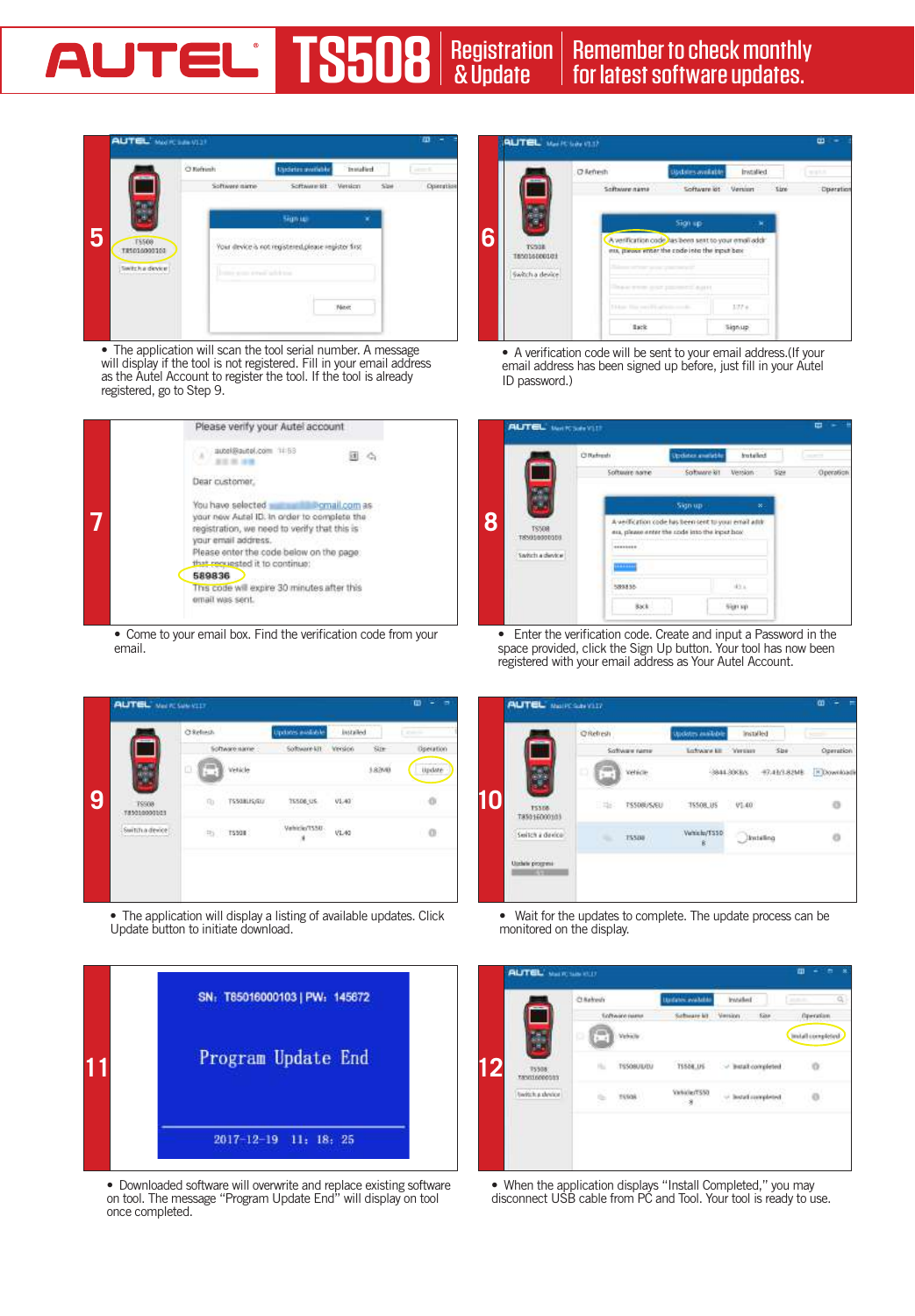

• On Main Menu select **Quick Mode**

|   |                | Information                  | 1/3 |
|---|----------------|------------------------------|-----|
|   |                | <b>MX-Sensor Information</b> |     |
|   | $\overline{2}$ | OE-Sensor Information        |     |
| 3 | 3              | <b>OBD</b> Location          |     |
|   |                |                              |     |
|   |                |                              |     |
|   |                |                              |     |
|   |                |                              |     |
|   |                |                              |     |

- • Select **Scan Sensor**
- • Place tool close to the sensor



• Select **Program Sensor**: program AUTEL MX-Sensor

| <b>EL 00</b><br>Q.<br>Audi AB 11/2009-12/2018 | <b>Relearn Procedure</b>                                                                                     |
|-----------------------------------------------|--------------------------------------------------------------------------------------------------------------|
| <b>Scan Sensor</b>                            | Releam Procedure                                                                                             |
| Program Sensor                                | 1. Inflato all tires to the pressure<br>indicated on tire placard.                                           |
| Releam Procedum                               | 2. Press CAR function butter.                                                                                |
| Sensor Information                            | 3. Select Tre PRESSURE MONITORING.<br>4. Select INITIALIZE WHEELS (select<br>STORE CURRENT TIRE PRESSURES II |
|                                               | Back                                                                                                         |

• Select **Relearn Procedure**: on-tool relearn procedure guide

|                |                                                                                                                                                                                | ⊠ 00 |  |
|----------------|--------------------------------------------------------------------------------------------------------------------------------------------------------------------------------|------|--|
|                | Audi A3                                                                                                                                                                        |      |  |
|                | 06/2012-12/2015                                                                                                                                                                |      |  |
|                | 2 01/2005-01/2017(Indirect)                                                                                                                                                    |      |  |
| $\overline{2}$ | Indirect does not use air pressure sensors. Low pressure<br>is detected via vehicle systems. If your vehicle has an<br>indirect TPMS system. Press Y for Relearn instructions. |      |  |

• Select vehicle **Make**, **Model**, and **Year**



- *If sensor is good (shown left) ID and pressure will display.*
- • If sensor is bad (shown right) on tool, press **N** to return
- to Main Menu, and continue to Step 6

|   |                | $\infty$<br>⊠            | $\blacksquare$<br>3/3 |
|---|----------------|--------------------------|-----------------------|
|   |                | <b>Program Sensor</b>    |                       |
|   | 1              | Copy by Activation       |                       |
|   | $\overline{2}$ | Copy by Manual Input     |                       |
| 6 | з              | Auto Create 1-16 Sensors |                       |
|   |                |                          |                       |
|   |                |                          |                       |
|   |                |                          |                       |
|   |                |                          |                       |
|   |                |                          |                       |

*- Three ways to program MX-Sensors: Copy by Activation, Copy by Manual Input, Auto Create 1-16 Sensors. - (Refer to Sensor Programming Quick Guide)*

| MX-Senate Information      |                 |                       | <b>OE Sensor Information</b> |  |
|----------------------------|-----------------|-----------------------|------------------------------|--|
| Sensor ID                  | 2020690971      | OE Manufactuer        | Continental                  |  |
| Frequency.                 | 433MHz          | OE Frequency          | 433MHz                       |  |
| Voltage                    | 3.02 V          | Relearn Type          | AID                          |  |
| <b>Hardware Version</b>    | $20 -$          | <b>OE Part Number</b> | LR031712                     |  |
| Software Version           | 26              |                       |                              |  |
| Area Code                  | 20              | Number On<br>Sensor   | S122780002E/T1227<br>800020  |  |
| PSN                        | NA <sup>-</sup> |                       |                              |  |
| Press any key to continue. |                 | OK.                   |                              |  |

• Select **Sensor information**: MX-sensor information & OE sensor information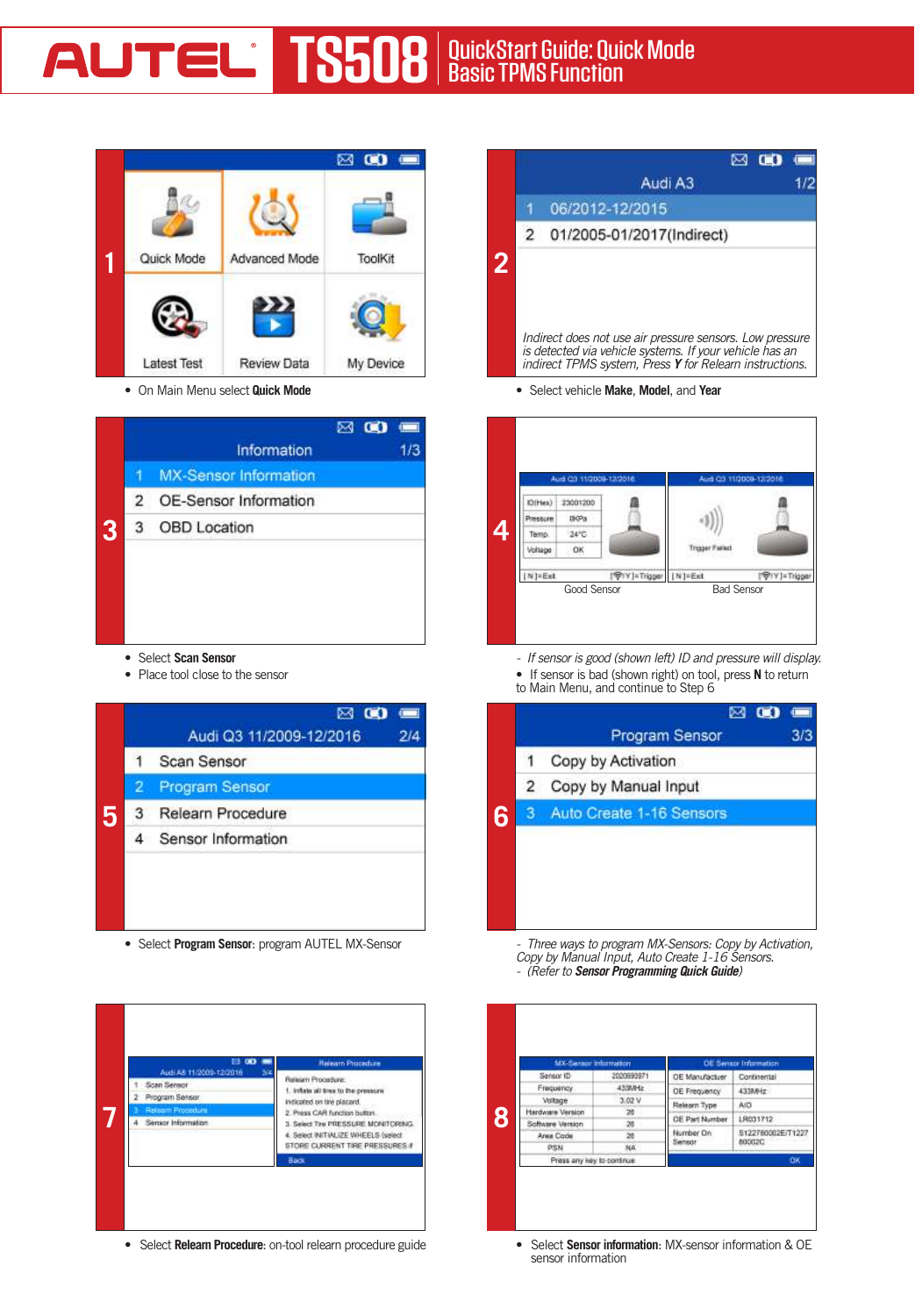

• On main menu, select **Advanced Mode**

|   |                | Audi A8 11/2009-12/2016 |  |
|---|----------------|-------------------------|--|
|   |                | <b>TPMS Diagnose</b>    |  |
|   | $\overline{2}$ | Program Sensor          |  |
| 3 |                | 3 Position Relearn      |  |
|   | 4              | Information             |  |
|   |                |                         |  |
|   |                |                         |  |
|   |                |                         |  |

• Select **TPMS Diagnose**: complete TPMS system health check

|   |   | $\otimes$ $\infty$<br>$\blacksquare$<br>Audi A8 11/2009-12/2016<br>1/4 |
|---|---|------------------------------------------------------------------------|
|   | 1 | <b>TPMS Diagnose</b>                                                   |
|   | 2 | <b>Program Sensor</b>                                                  |
| 5 | 3 | <b>Position Relearn</b>                                                |
|   | 4 | Information                                                            |
|   |   |                                                                        |

• Select **Program Sensor**: program AUTEL MX-Sensor



• Select **Position Relearn**: on-tool relearn procedure guide & wide OBD relearn coverage

|                | $\boxtimes$ 00                                                                                                                                                                 |  |
|----------------|--------------------------------------------------------------------------------------------------------------------------------------------------------------------------------|--|
|                | Audi A3                                                                                                                                                                        |  |
|                | 06/2012-12/2015                                                                                                                                                                |  |
| $\overline{2}$ | 01/2005-01/2017(Indirect)                                                                                                                                                      |  |
|                | Indirect does not use air pressure sensors. Low pressure<br>is detected via vehicle systems. If your vehicle has an<br>indirect TPMS system, Press Y for Relearn instructions. |  |

• Select vehicle **Make**, **Model,** and **Year**



• Read sensor ID from ECU, check sensor ID matching condition, read DTCs from TPMS ECU and clear DTCs • (Refer to **TPMS Diagnose Quick Guide**)

|   |                | ⊠ © 9 ⊞                  |     |
|---|----------------|--------------------------|-----|
|   |                | <b>Program Sensor</b>    | 1/4 |
|   |                | Copy by OBD              |     |
|   | $\overline{2}$ | Copy by Activation       |     |
| 6 | 3              | Copy by Manual Input     |     |
|   |                | Auto Create 1-16 Sensors |     |
|   |                |                          |     |
|   |                |                          |     |
|   |                |                          |     |

*- Four ways to program MX-Sensors: Copy by Activation, Copy by OBD, Copy by Manual Input, Auto Create 1-16 Sensors.*

*- (Refer to Sensor Programming Quick Guide)*



*- Three ways for Position Relearn: Stationary Relearn, Automatic Relearn, OBD Relearn.*

- (Refer to *Position Relearn Quick Guide*)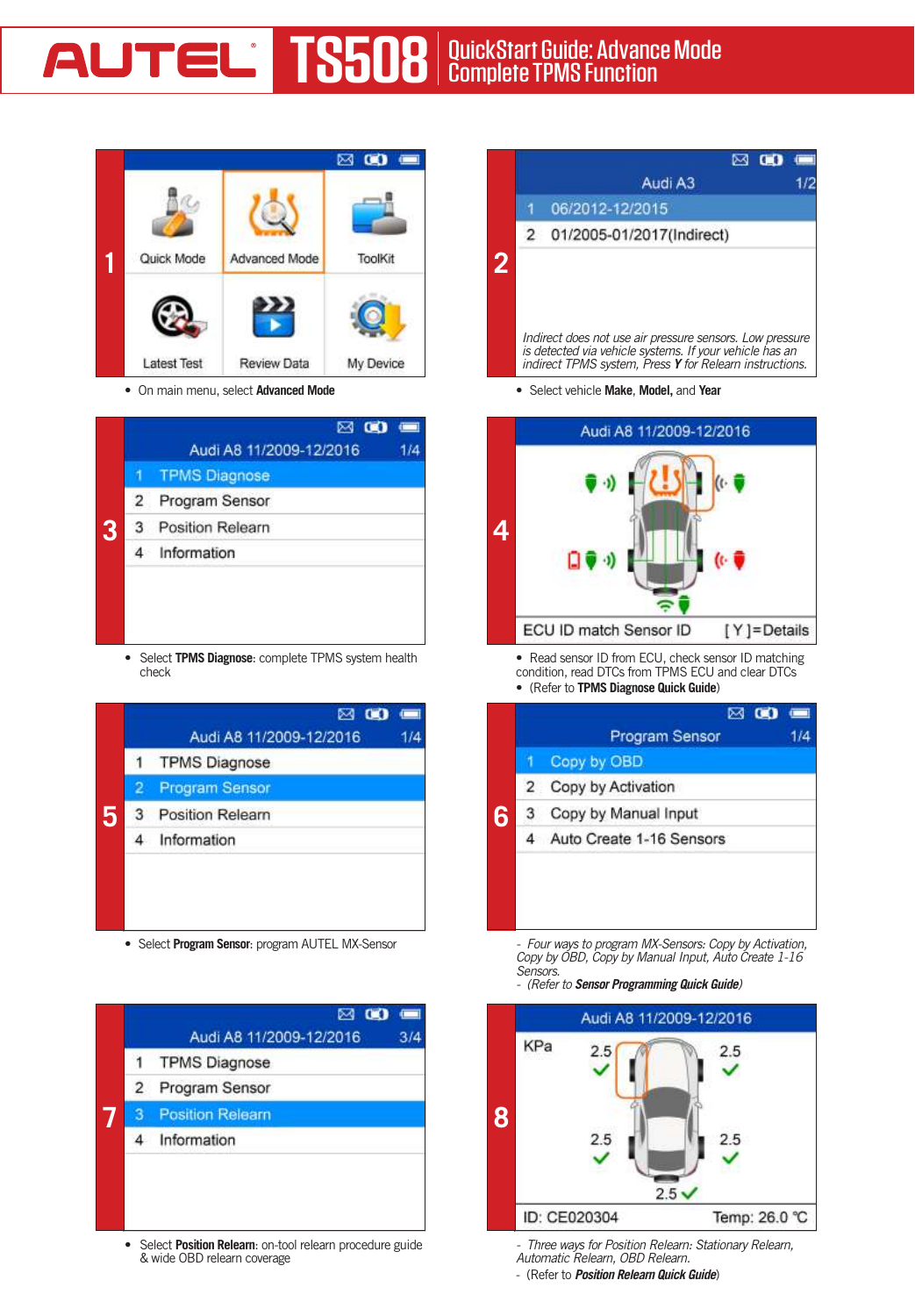# AUTOMOTIVE INTELLIGENCE QuickStart Guide: MX-Sensor Programming **TS508** | QuickStart Guide: MX-Senso<br>Advance Mode: Copy by OBD



• Select **Copy by OBD**

|   |                | $ \overline{m}$              | ⋈ | $\sqrt{2}$<br>1/5 |
|---|----------------|------------------------------|---|-------------------|
|   |                | Copy by OBD                  |   |                   |
|   |                | FL Sensor ID CE020304(Hex)   |   |                   |
| 3 | $\overline{2}$ | FR Sensor ID CE121314(Hex)   |   |                   |
|   | 3              | RR Sensor ID CE222324(Hex)   |   |                   |
|   |                | RL Sensor ID CE323334(Hex)   |   |                   |
|   |                | 5 SP Sensor ID CE424344(Hex) |   |                   |
|   |                |                              |   |                   |
|   |                |                              |   |                   |

- Place one MX-Sensor near the top of the tool
- • Select tire location and ID to be copied and press **Y** to program the new MX-Sensor

|                |            | Copy by OBD                              |
|----------------|------------|------------------------------------------|
| $\overline{2}$ |            | Please connect OBD and turn ignition on. |
|                | [N]=Cancel | [Y]=Continue                             |

• Connect tool to vehicle via OBD II cable, turn ignition on

• Press **Y** to continue

|   | <b>Programming Sensor</b> |                           |  |
|---|---------------------------|---------------------------|--|
|   | ID                        | CE020304                  |  |
|   | PSN                       | S1307L1168001013          |  |
| 4 | Pressure                  | 0.0KPa                    |  |
|   | Temperature               | $21.0$ (°C)               |  |
|   | V Itage                   | OK                        |  |
|   | Frequency                 | 433MHz                    |  |
|   |                           | Press any key to continue |  |

*- Sensor programmed.*

*- MX-sensor ID is copied from the sensor ID stored in ECU.*

### AUTORISCHE INTELLIGENCE QuickStart Guide: MX-Sensor Programming Advance Mode: Copy by Activation **TS508**





• Place a new MX-Sensor near the top of the device to program



- 
- *Trigger successful.* • Press **Y** to program the original sensor ID to MX-Sensor

|   | <b>Programming Sensor</b> |                           |  |
|---|---------------------------|---------------------------|--|
|   | ID                        | 23001200                  |  |
|   | <b>PSN</b>                | S1307L1168001013          |  |
| 4 | Pressure                  | 0.0 KPa                   |  |
|   | Temperature               | $21.0 (^{\circ}C)$        |  |
|   | Valtage                   | OK                        |  |
|   | Frequency                 | 433MHz                    |  |
|   |                           | Press any key to continue |  |

*- Sensor programmed.*

*- MX-sensor ID is copied from the activated sensor ID.*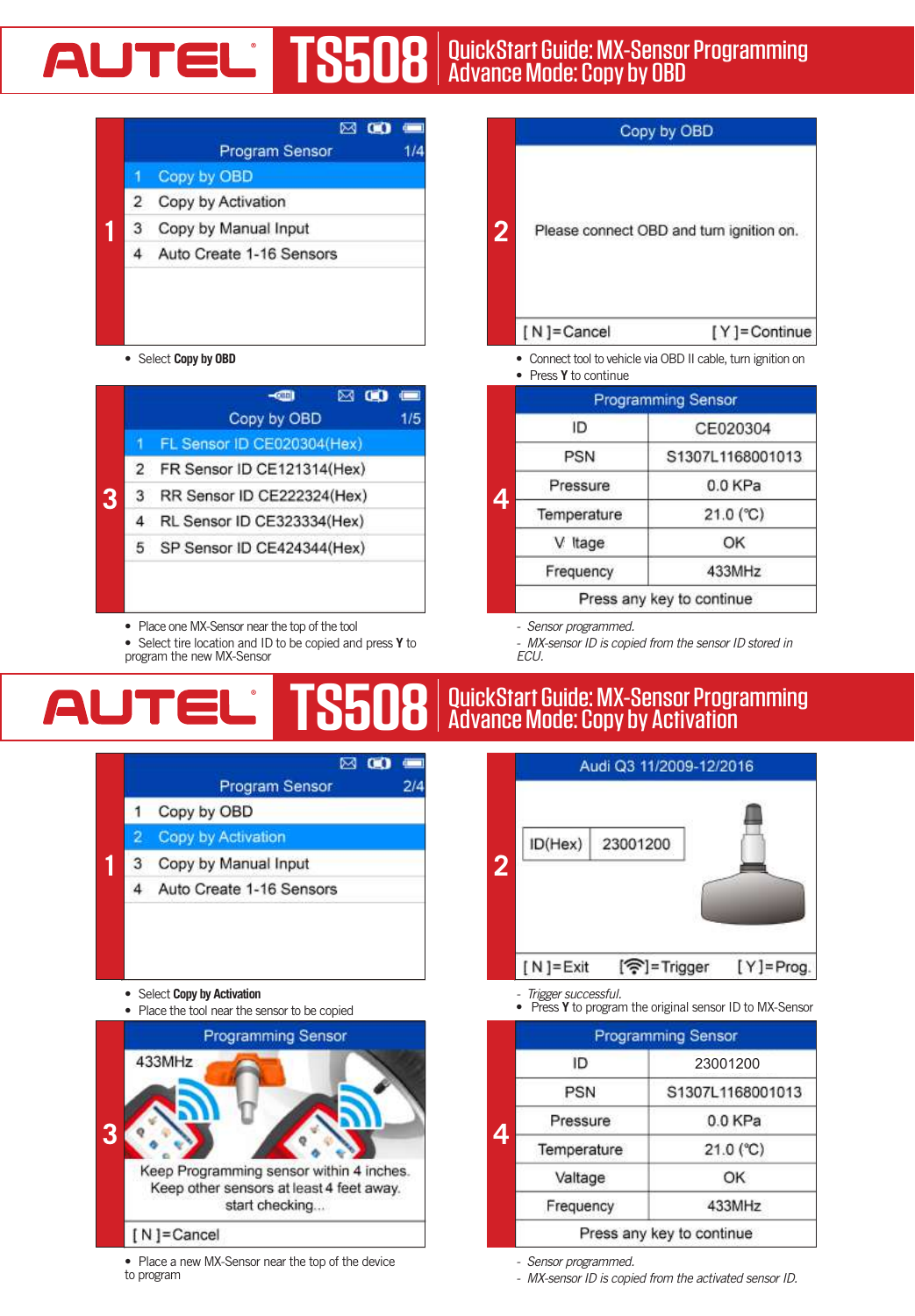# AUTOMOTIVE INTELLIGENCE QuickStart Guide: MX-Sensor Programming **TS508** | QuickStart Guide: MX-Sensor Program<br>Advance Mode: Copy by Manual Input



• Select **Copy by Manual Input**



- Place a new MX-Sensor near the top of the device
- • Press **Y** to save and program

Input Sensor ID (Dec) 23001200 **2** z 6 7 Ä ö A p n  $[N]$ = Exit [중]=Select  $[Y]$  = Confirm

• Enter the original sensor ID in the field

|  | <b>Programming Sensor</b> |                  |  |
|--|---------------------------|------------------|--|
|  | ID                        | 23001200         |  |
|  | <b>PSN</b>                | S1307L1168001013 |  |
|  | Pressure                  | 0.0 KPa          |  |
|  | Temperature               | $21.0$ (°C)      |  |
|  | V Itage                   | OK               |  |
|  | Frequency                 | 433MHz           |  |
|  | Press any key to continue |                  |  |

*- Sensor programmed.*

*- The original sensor ID is copied to the new MX-Sensor.*

#### **TS508** QuickStart Guide: MX-Sensor Programming AUT Advance Mode: Copy by AutoCreate 1-16 Sensors AUTORISCHE INTELLIGENCE



**Programming Sensor** Keep Programming sensor within 4 inches. Keep other sensors at least 4 feet away. start checking... [N]=Cancel

*- The tool will automatically detect the sensors near the tool.*

|   | <b>Auto Create</b> |                 |                  |
|---|--------------------|-----------------|------------------|
| 4 | NO.                | ID              | <b>PSN</b>       |
|   | 01                 | <b>78BBDA4B</b> | S1307L1168001023 |
|   | 02                 | 78003843        | S1307L1168001053 |
|   | 03                 | 78001013        | S1307L1168001013 |
|   |                    |                 |                  |
|   |                    |                 |                  |
|   |                    |                 | ОК               |

• Press **Y** to program

*- Sensor programmed.*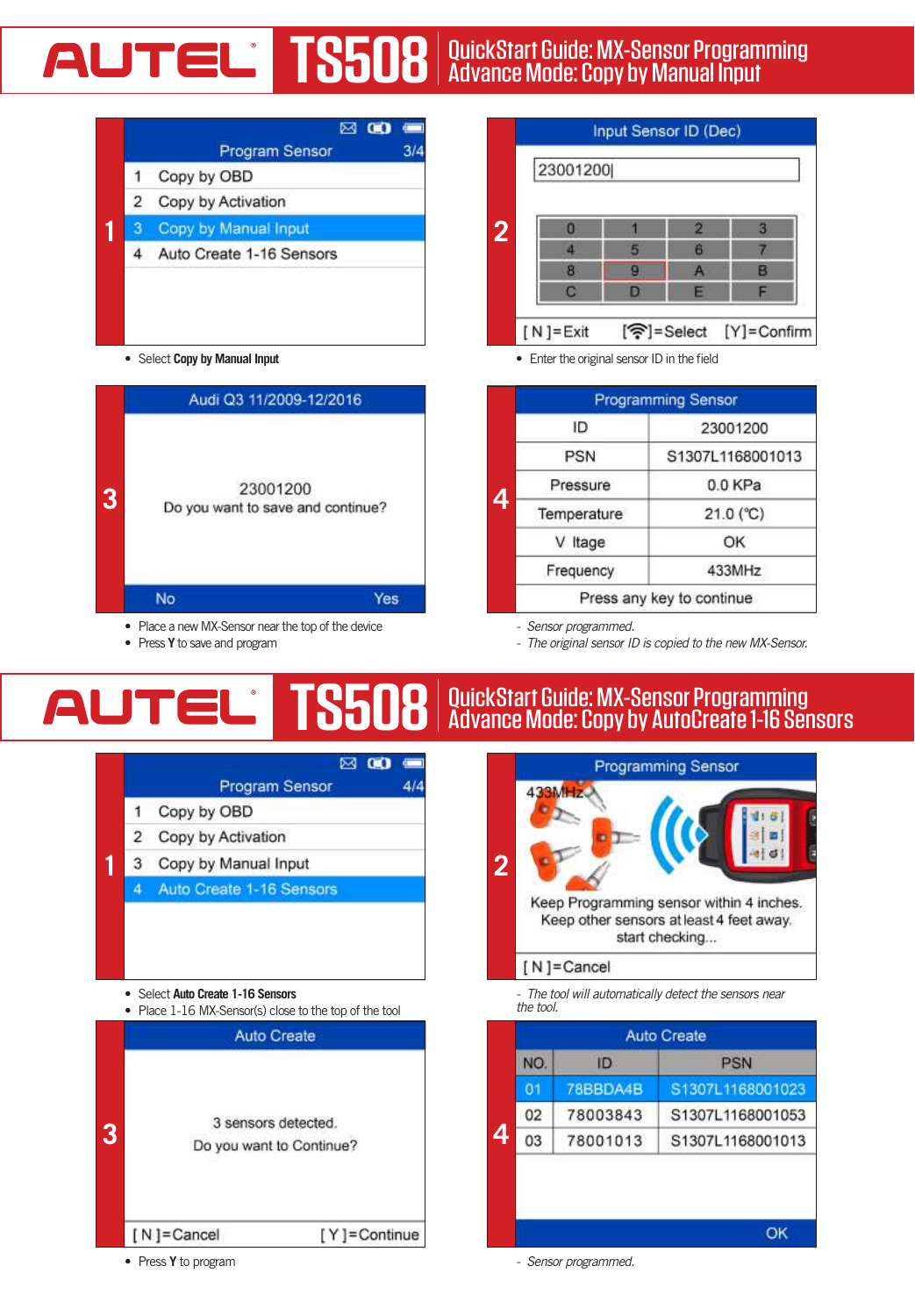# **AUTEL<sup>'</sup> TS508** QuickStart Guide:



- • Select **Advanced Mode**
- • Select vehicle **Make**, **Model**, and **Year**
- • Select **TPMS Diagnose**



*- Different sensor activation results will display.*

|   | Copy by OBD                                 |
|---|---------------------------------------------|
| 5 | Please connect to OBD and turn ignition on. |
|   | [N]=Cancel<br>[Y]=C ontinue                 |
|   | _                                           |

*- When all the sensors (4 or 5 wheels) have been triggered, OBD connection option will display(when available).*

• ConnectOBDcable to the vehicle and press **Y** to continue

*- The tool will automatically read sensor IDs and DTCs from ECU.*



<sup>•</sup> Press Y to view details

• TPMS Status details will display, including: activated sensor IDs, ECU sensor IDs, pressure, temperature, *sensor battery* 



- Hold the tool close to the tire sidewall right above the sensor.
- • Press **Trigger** to activate the sensor
- *Sensor ID, temperature and pressure will display.*





*- Green signal and OBD icons: the ECU ID matches Sensor ID. - Red signal and OBD icons: the ECU ID does not match Sensor ID.*

*- Red battery icon: low sensor battery /Amber TPMS icon: DTCs present in the ECU.*



- Select TPMS icon and press Y to view DTCs
- Press Trigger to erase DTC
-